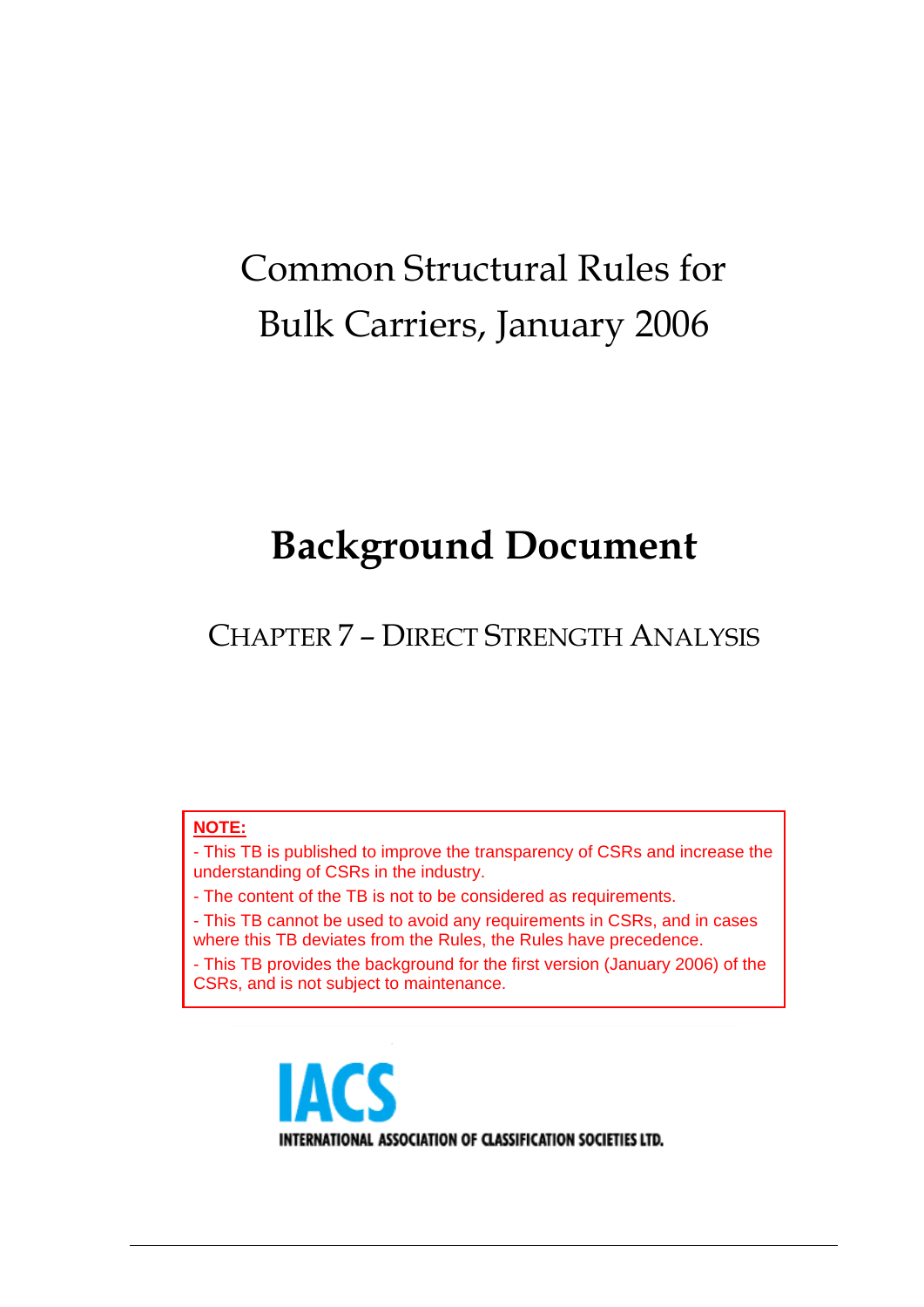#### **© IACS - the International Association of Classification Societies and the International Association of Classification Societies Limited**

All rights reserved.

Except as permitted under current English legislation no part of this work may be photocopied, stored in a retrieval system, published, performed in public, adapted, broadcast, transmitted, recorded or reproduced in any form or by means, without prior permission of the copyright owner.

Where IACS has granted written permission for any part of this publication to be quoted such quotation must include acknowledgement to IACS.

Enquiries should be addressed to the Permanent Secretary, International Association of Classification Societies Ltd, 36 Broadway London, SW1H 0BH Telephone: +44 (0)20 7976 0660 Fax: +44 (0)20 7808 1100 Email: PERMSEC@IACS.ORG.UK

#### **Terms and Conditions**

The International Association of Classification Societies (IACS), its Member Societies and IACS Ltd. and their directors, officers, members, employees and agents (on behalf of whom this notice is issued) shall be under no liability or responsibility in contract or negligence or otherwise howsoever to any person in respect of any information or advice expressly or impliedly given in this document, or in respect of any inaccuracy herein or omission herefrom or in respect of any act or omission which has caused or contributed to this document being issued with the information or advice it contains (if any).

Without derogating from the generality of the foregoing, neither the International Association of Classification Societies (IACS) nor IACS Ltd. nor its Member Societies nor their directors, officers, members, employees or agents shall be liable in contract or negligence or otherwise howsoever for any direct, indirect or consequential loss to any person caused by or arising from any information, advice, inaccuracy or omission given or contained herein or any act or omission causing or contributing to any such information, advice, inaccuracy or omission given or contained herein. Any dispute concerning the provision of material herein is subject to the exclusive jurisdiction of the English courts and will be governed by English Law.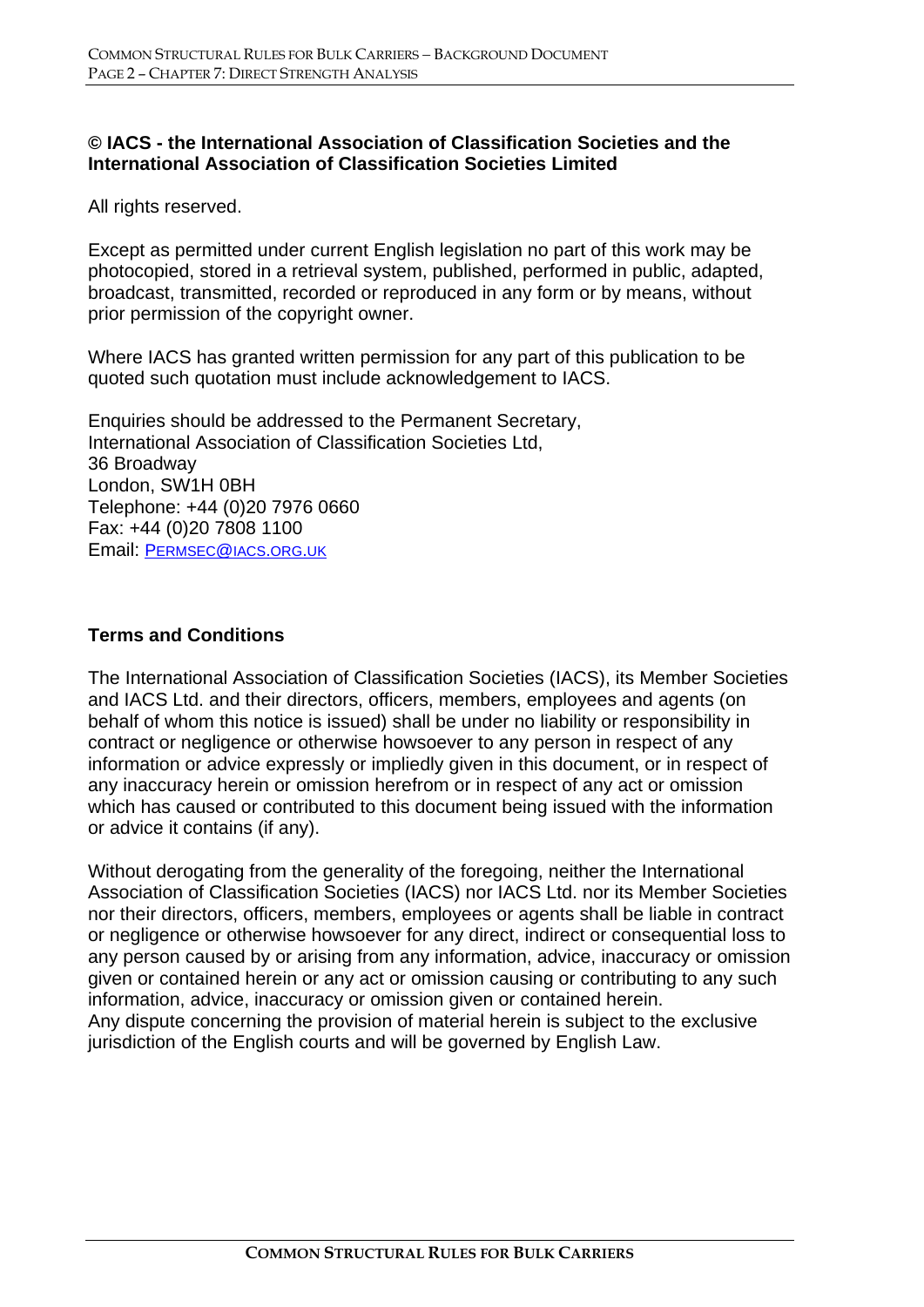# **TABLE OF CONTENTS:**

|                |                                 | SECTION 1 - DIRECT STRENGTH ASSESSMENT OF PRIMARY SUPPORTING MEMBERS 5   |  |
|----------------|---------------------------------|--------------------------------------------------------------------------|--|
| 1              |                                 |                                                                          |  |
|                | 1.1<br>1.2<br>1.3<br>1.4<br>1.5 |                                                                          |  |
|                |                                 | SECTION 2 - GLOBAL STRENGTH FE ANALYSIS OF CARGO HOLD STRUCTURES 7       |  |
| 1              |                                 |                                                                          |  |
|                | 1.1                             |                                                                          |  |
| $\overline{2}$ |                                 |                                                                          |  |
|                | 2.1<br>2.2<br>2.3<br>2.4<br>2.5 |                                                                          |  |
| 3              |                                 |                                                                          |  |
|                | 3.1<br>3.2<br>3.3<br>3.4        |                                                                          |  |
|                |                                 |                                                                          |  |
| 1              |                                 |                                                                          |  |
|                | 1.1                             |                                                                          |  |
| $\overline{2}$ |                                 |                                                                          |  |
|                | 2.1<br>2.2<br>2.3<br>2.4<br>2.5 |                                                                          |  |
| 3              |                                 |                                                                          |  |
|                | 3.1                             |                                                                          |  |
|                |                                 | SECTION 4 - HOT SPOT STRESS ANALYSIS FOR FATIGUE STRENGTH ASSESSMENT  16 |  |
| 1              |                                 |                                                                          |  |
|                | 1.1                             |                                                                          |  |
| $\mathbf{2}$   |                                 |                                                                          |  |
|                | 2.1<br>2.2<br>2.3               |                                                                          |  |
| 3              |                                 |                                                                          |  |
|                | 3.1<br>3.2                      |                                                                          |  |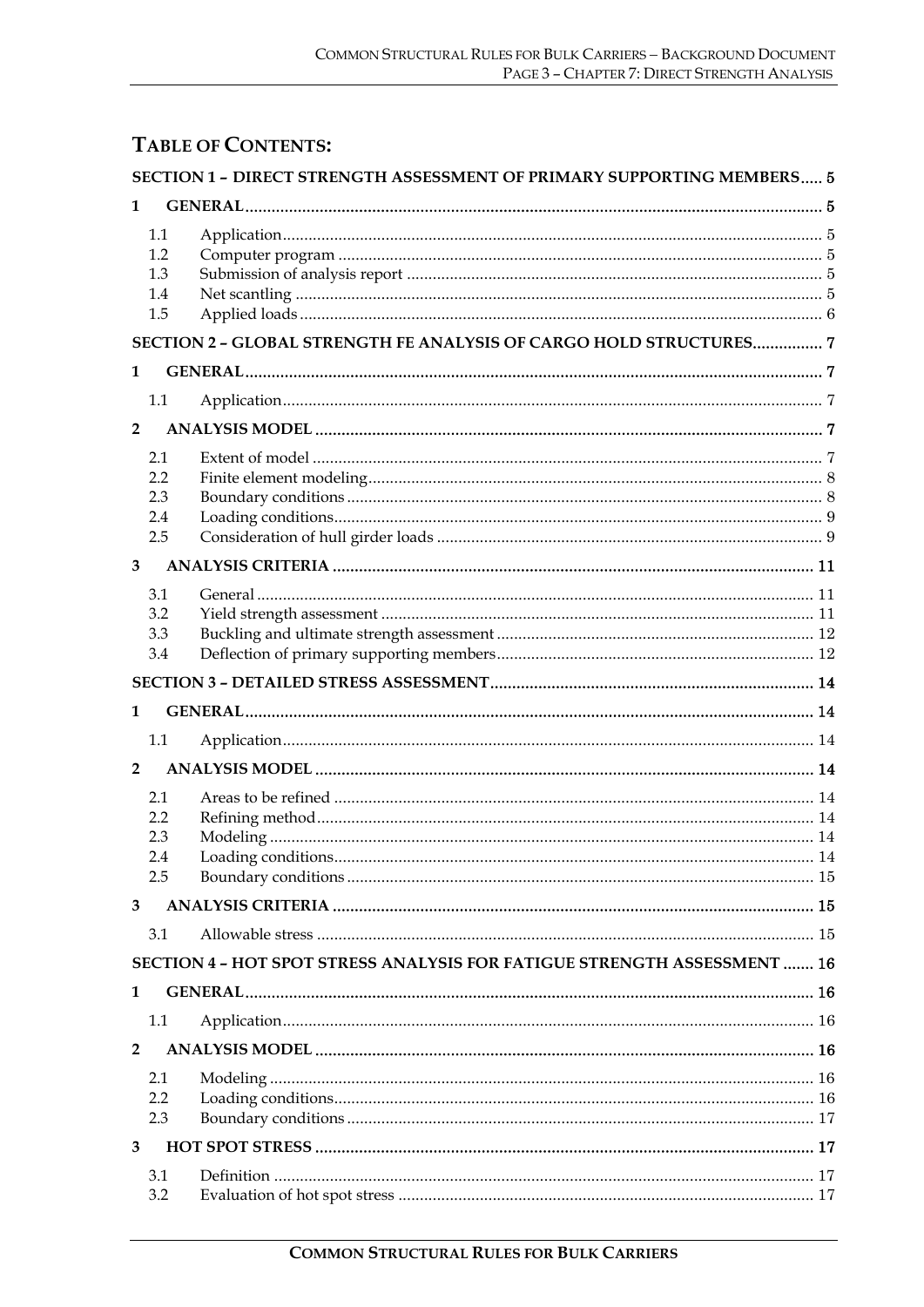|                                                                       | 3.3                                                              |  |  |  |  |  |
|-----------------------------------------------------------------------|------------------------------------------------------------------|--|--|--|--|--|
|                                                                       | APPENDIX 1 - LONGITUDINAL EXTENT OF THE FINITE ELEMENT MODELS 19 |  |  |  |  |  |
| $1 \quad$                                                             |                                                                  |  |  |  |  |  |
|                                                                       |                                                                  |  |  |  |  |  |
|                                                                       |                                                                  |  |  |  |  |  |
|                                                                       |                                                                  |  |  |  |  |  |
| APPENDIX 2 - DISPLACEMENT BASED BUCKLING ASSESSMENT IN FINITE ELEMENT |                                                                  |  |  |  |  |  |
|                                                                       |                                                                  |  |  |  |  |  |
|                                                                       |                                                                  |  |  |  |  |  |
|                                                                       |                                                                  |  |  |  |  |  |
| $2^{\circ}$                                                           |                                                                  |  |  |  |  |  |
|                                                                       |                                                                  |  |  |  |  |  |
|                                                                       | 2.1                                                              |  |  |  |  |  |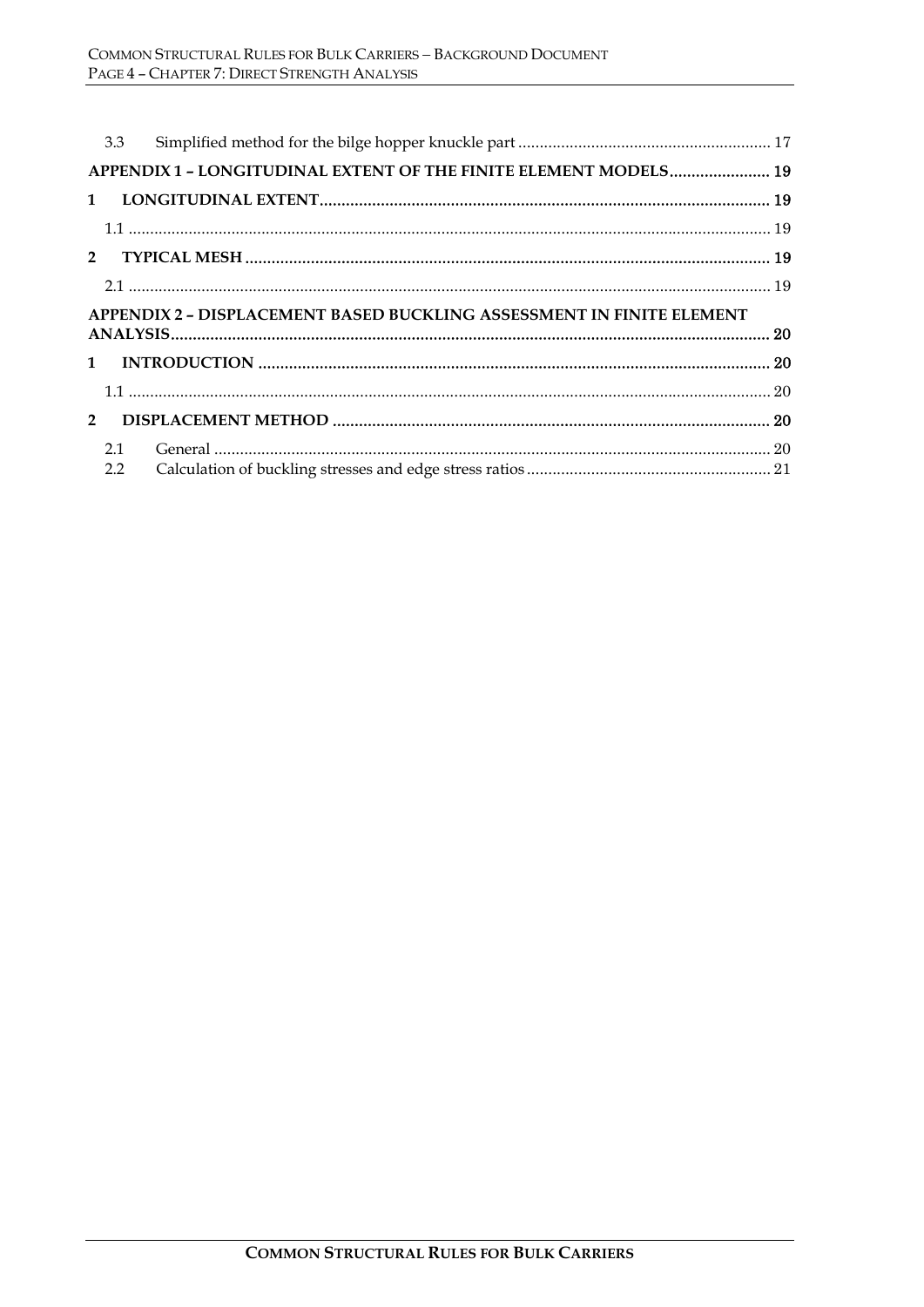# **SECTION 1 – DIRECT STRENGTH ASSESSMENT OF PRIMARY SUPPORTING MEMBERS**

# **1 GENERAL**

### **1.1 Application**

### **1.1.1**

1.1.1.a Chapter 7 describes the calculation methods for direct strength assessment of bulk carriers. The three types of analysis required by CSR and given below are mentioned in the rules, but only the description common to the three types of analysis in Section 1 is given here.

#### **1.1.2**

1.1.2.a The analysis required in Sec.2 will give the scantling of primary supporting members, the sec.3 is for the local reinforcement of stress concentration area and the analysis of Sec. 4 is for the calculation of fatigue damage factors.

#### **1.2 Computer program**

#### **1.2.1**

1.2.1.a A program with adequate reliability including not only a solver for FEA but also a pre/post processor should be used because scantlings will be increased/decreased according to the results of direct strength assessment. However, since rules do not approve or specify any program in particular, a statement such as the above has been made.

#### **1.3 Submission of analysis report**

#### **1.3.1**

1.3.1.a Some of data can be submitted as electric style such as application data for used Prepost processor or CAE application.

#### **1.4 Net scantling**

#### **1.4.1**

1.4.1.a The corrosion amount given in Chapter 3 is the maximum expected value by which the thickness is considered to decrease during the design life of a ship. Deducting the required wastage amount from all the members of the hold model used was considered excessive; it was considered more appropriate to deduct the average wastage amount. The average wastage amount was set as half the required amount, and it was decided as the deduction amount for the model.

However, 100% corrosion in each panel is fairly appropriate when determining the critical buckling stress, and therefore, the corrosion deduction is taken as 100% in this case.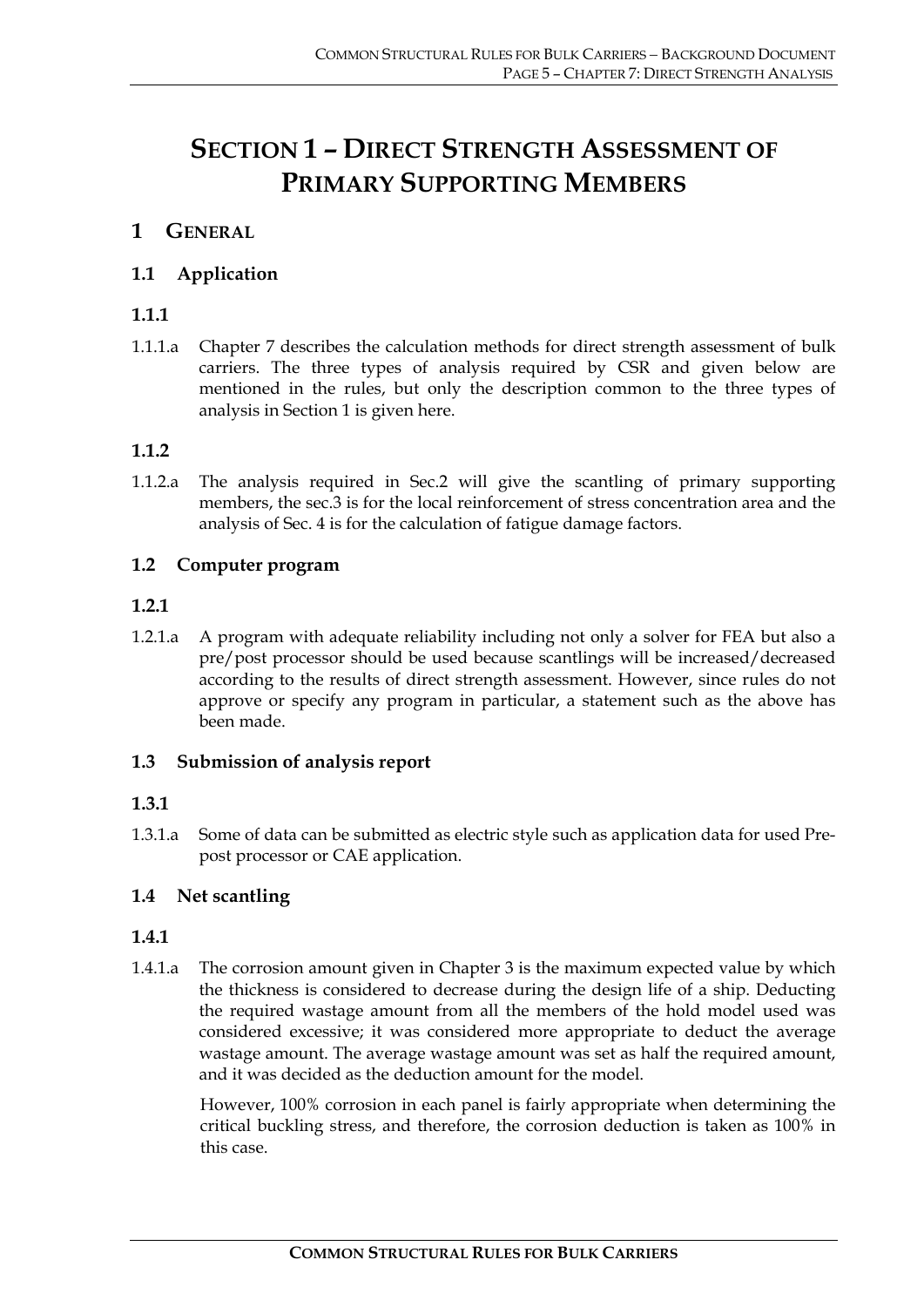### **1.5 Applied loads**

#### **1.5.1 Design loads**

1.5.1.a Applicable loads will be calculated according to the formulae in Ch. 4. Actual combination of design load and loading condition are described in Appendixes of Ch. 4.

#### **1.5.2 Structural weight**

1.5.2.a The hull structure inertia force by dynamic acceleration is not considered FEA.

#### **1.5.3 Loading conditions**

1.5.3.a Actual loading cases to be applied are described in Appendixes of Ch. 4.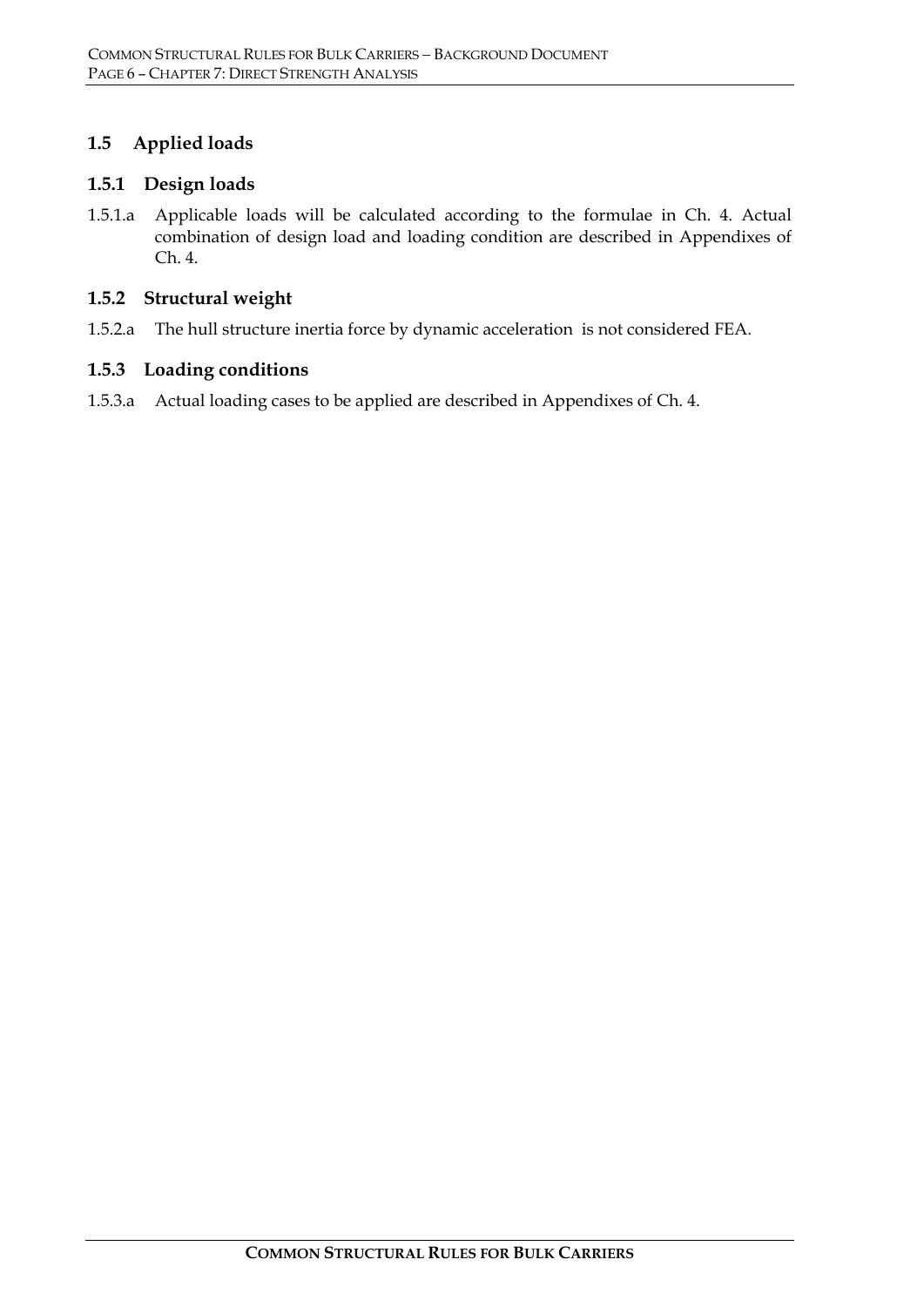# **SECTION 2 – GLOBAL STRENGTH FE ANALYSIS OF CARGO HOLD STRUCTURES**

# **1 GENERAL**

#### **1.1 Application**

#### **1.1.1**

1.1.1.a Coarse mesh analysis is performed with the aim of deciding the scantlings (plating thickness) of primary parts of primary structural members. Studies on the bearing strength to withstand fatigue collapse and details of partial reinforcements will be carried out in the detailed stress assessment of Section 3 or the hot-spot stress analysis for fatigue strength assessment of Section 4.

#### **1.1.2**

1.1.2.a The requirements show that the CSR set the three criteria, yield, buckling and deformation. Finally, designer should clearly show that the scantling of the ship are clear all criteria.

# **2 ANALYSIS MODEL**

#### **2.1 Extent of model**

#### **2.1.1**

2.1.1.a Since the past, conditions of symmetry at both ends of the model were introduced in the  $1/2+1/2$  or  $1/2+1+1/2$  hold length model and boundary conditions were used so as to support bulkheads in the direct calculation of bulk carriers. Analysis using such modeling extent and boundary conditions has the following issues:

(1) Bulkhead stress condition must be analyzed correctly since bulkhead parts are also subject to strength assessment in the common rules. However, large support reactions are generated in bulkheads with the boundary conditions used for bulkhead support.

(2) Since bulkheads are supported, stress components due to hull girder loads that were being ignored until now can no longer be ignored because stresses that include hull girder loads are now being calculated and assessed. Hull girder loads due to design loads applied in the boundary conditions until now cannot be calculated easily.

(3) In the past, the 1/2 hold length part was also assessed by introducing conditions of symmetry. However, the centers of the hold (in the longitudinal direction) and the double bottom may be offset because of the effect of the stool (often extends over 1 transverse spacing) installed at the lower part of the bulkhead, and the stress condition of the double bottom, which is important, may not be analyzed correctly.

Considering these issues, the modeling extent in CSR has been taken as 3 holds. The central hold and the bulkheads forward and aft of it are the extent of assessment, and the supports at the bulkheads to be assessed are eliminated.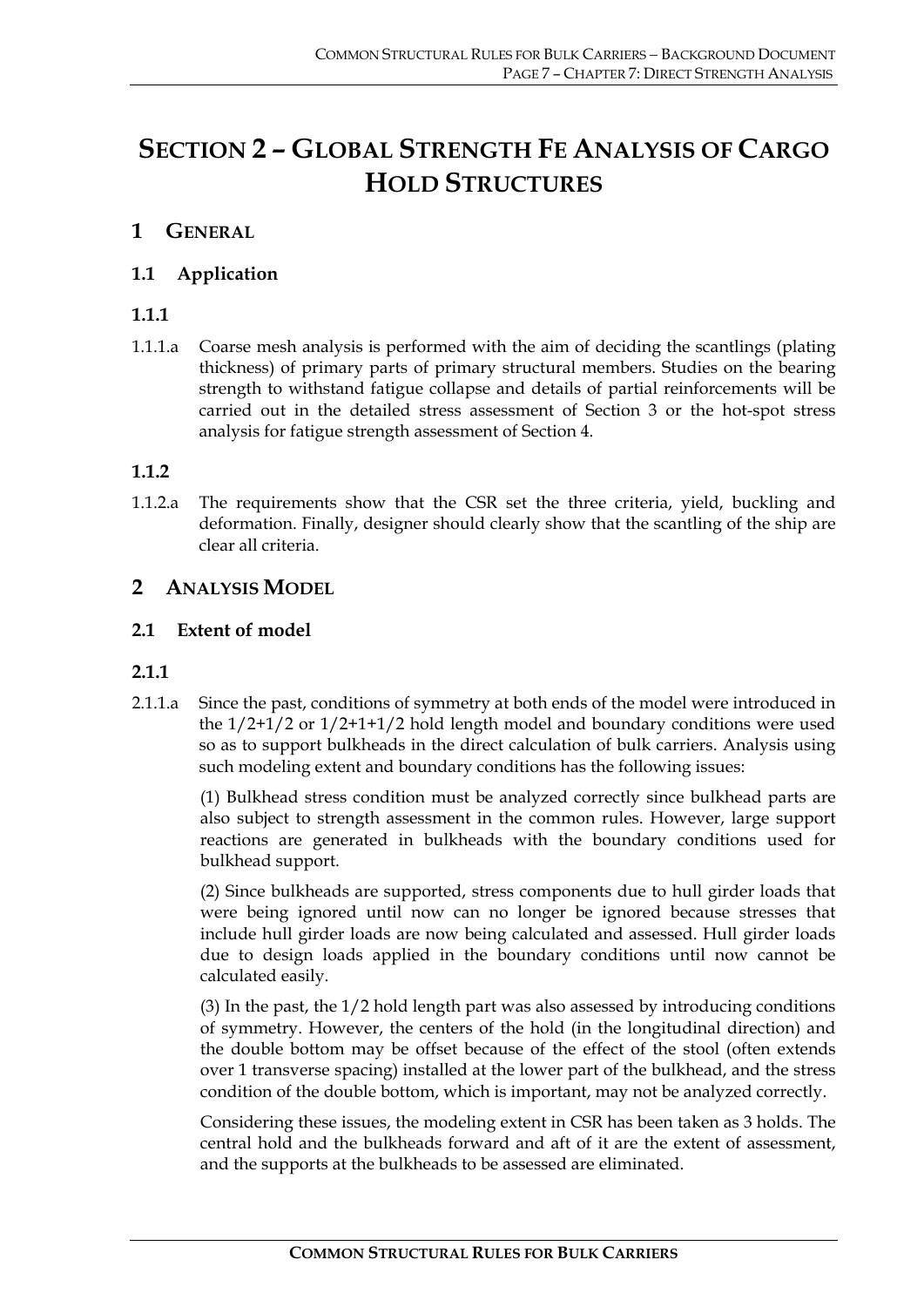# **2.1.2**

2.1.2.a It is considered that for this topic, no information in addition to that shown in the Rules is necessary to explain the background.

#### **2.1.3**

2.1.3.a Generally, all structure members that will be assessed by the requirements of CSR should be modeled. Stiffeners on outer and inner shell or watertight wall should be modeled since these elements will transfer the pressure to supporting structure.

#### **2.2 Finite element modeling**

#### **2.2.1**

2.2.1.a The types of finite elements used in the model are described here. The analysis of holds of bulk carriers performed conventionally is clarified.

Regulation has been established for using two-dimensional anisotropic elements. The method for performing analysis of rigidity of longitudinals including plating has been approved.

#### **2.2.2**

2.2.2.a Since stiffeners will be boundary condition of buckling panel in buckling strength assessment, mesh boundaries are to simulate the stiffening system. If mesh boundaries do not coincide to actual stiffening systems, stresses can be modified according to Appendix 2 of this Chapter.

#### **2.2.3**

2.2.3.a It is considered that for this topic, no information in addition to that shown in the Rules is necessary to explain the background.

#### **2.2.4**

2.2.4.a The criteria value of yield strength is decided considering the mesh size which described in the requirement.

Primary supporting members in double bottom or double hull system are divided into three elements heights since stress due to bending of the double hull/bottom structure will be clearly shown in the model.

Considering the accuracy of the analysis, aspect ration of each shell elements should be less than 4 as far as practicable. Aspect ratio more than 4 can be acceptable for the elements not to be stress evaluated.

#### **2.2.5**

2.2.5.a The requirements describe for the orthotropic elements.

#### **2.3 Boundary conditions**

#### **2.3.1**

2.3.1.a The support conditions were set for both ends of the model as shown in the Fig.1. The model will be simply supported at both end and hull girder stress will be modified superimposing to element stress or applying hull girder force at both ends.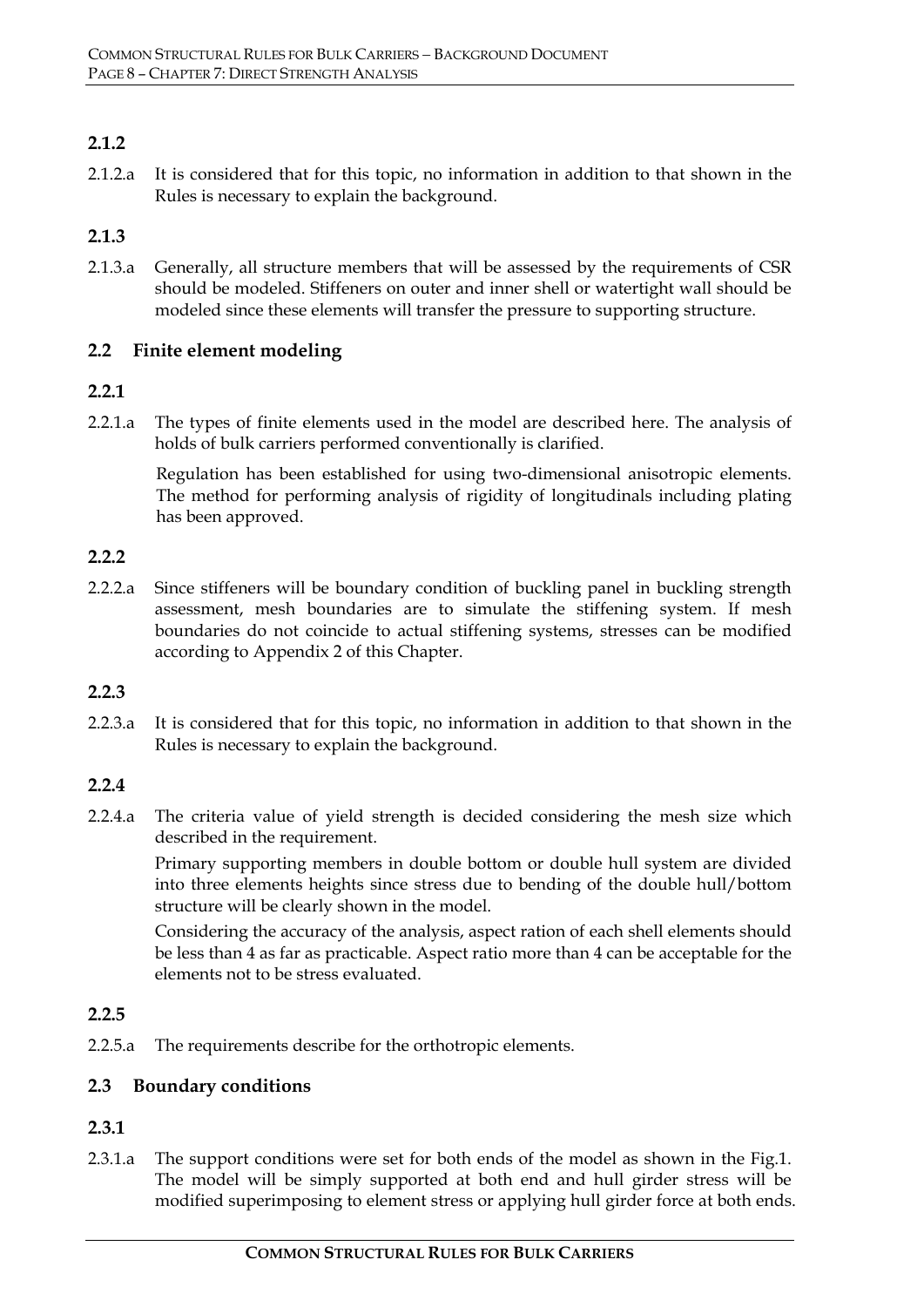

Fig. 7.1 Support condition for hold model

#### **2.4 Loading conditions**

#### **2.4.1 General**

2.4.1.a The loading conditions to be applied for global analysis are described in Chapter 4 Appendix 2.

#### **2.5 Consideration of hull girder loads**

#### **2.5.1 General**

2.5.1.a Hull girder loads are considered for each loading condition, but two kinds of analysis are required by this regulation for combining bending and shear loads: bending moment analysis where bending moment is the primary component and shear analysis where shear load is the main component.

The hull girder loads are required to be adjusted during bending moment analysis such that the bending moments occurring in the model at the center of the target hold become target values, and during shear analysis such that the shear loads of the model at the position of either the forward or aft bulkhead become target values.

Hull girder loads occurring in the model are calculated assuming that the model is a beam simply supported at both ends. Refer to the requirement of 2.5.4 of the Rules.

#### **2.5.2 Vertical bending moment analysis**

2.5.2.a The analysis considers only still water and wave bending moments. No shearing force except shearing force due to local loads that are applied to the extent of the model will be considered.

The combination of MS and MW for each load case is shown in the Appendix 2 of Chapter 4.

#### **2.5.3 Vertical shear force analysis**

2.5.3.a The shearing force analysis is required only for the case that the sharing force will be dominant, such as heavy ballast or alternate loading. Bending moment should be considered in spite of no shearing force considering in bending moment analysis, but not full.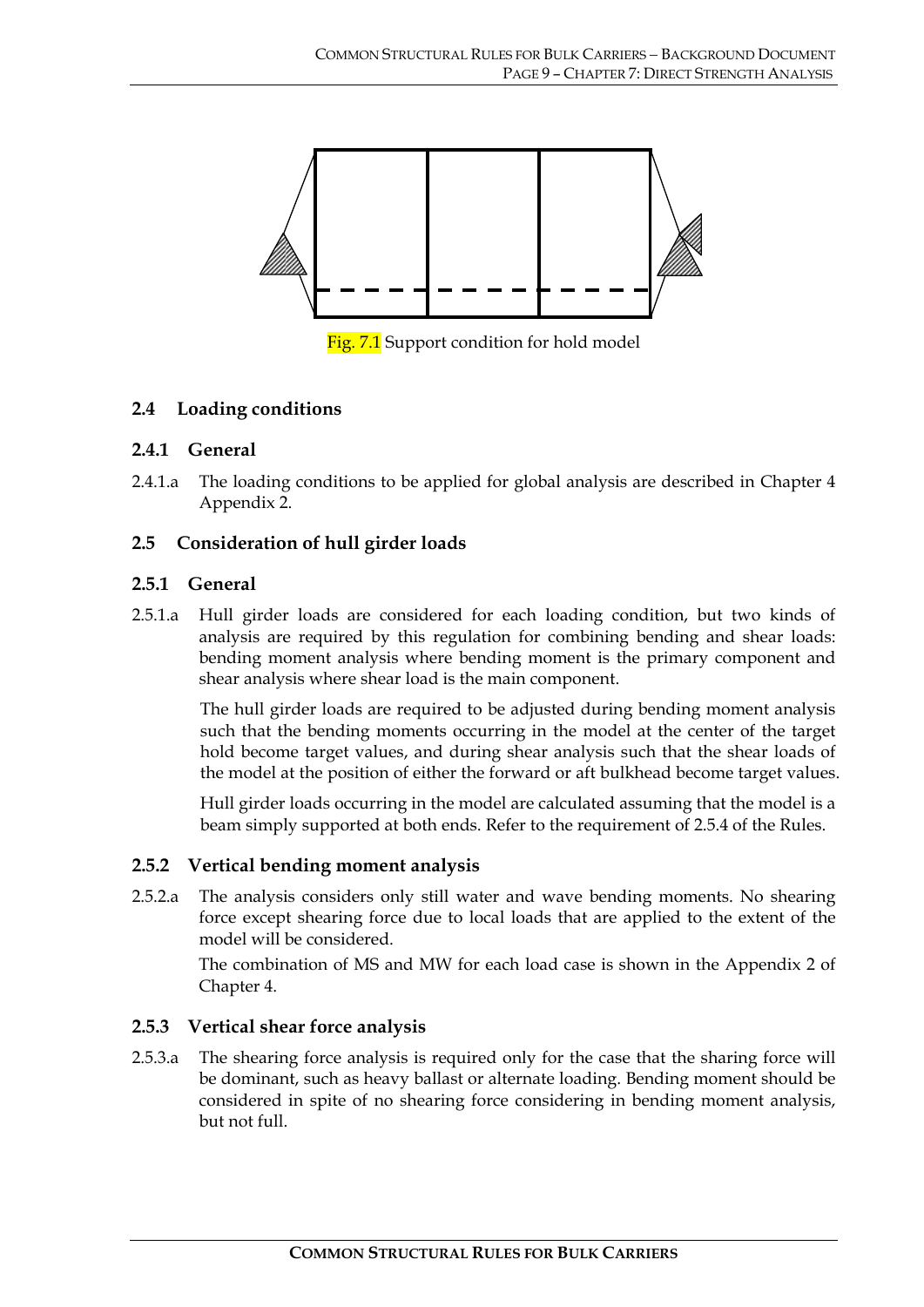#### **2.5.4 Influence of local loads**

2.5.4.a The formulae of bending moment and shearing force by local load are calculated using a simple beam theory. Sign conventions coincide to Ch4. Sec.3 [1.1.1].

#### **2.5.5 Methods to account for hull girder loads**

2.5.5.a CSR specifies either of two methods to perform analysis - the "superimposition method" that calculates stresses for assessment by superimposing the results of analysis by local loads only with the hull girder stresses, and the "direct method" in which adjusting loads (mainly bending moment) are applied to both ends of the model before the analysis so that the required bending moment is obtained at the considered position.

Discussions were held in IACS on the adoption of both methods to CSR. It was concluded that the actual results until now should be considered. Trial calculation results of both methods have shown no difference in the required plating thickness. Therefore, both superimposition method and indirect method were approved for adoption in the CSR for bending moment analysis.

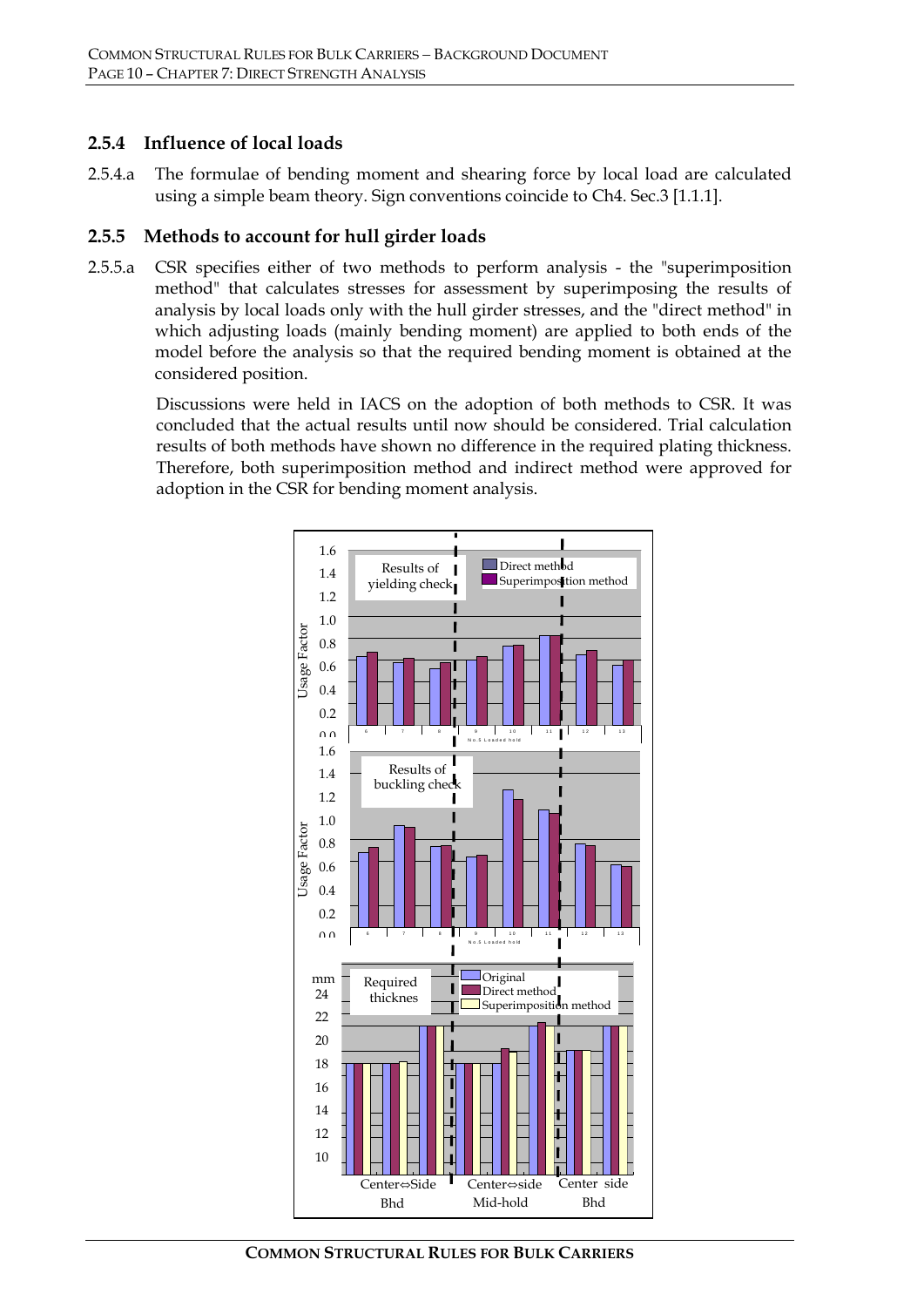Fig. 7.2 Results of comparison of required plating thickness by direct method and by superimposition method

Fig. 7.2 shows the comparison of results calculated by the direct method and the superimposition method for ballast holds in existing double side skin Capesize BC. The assessment factor (usage factor: designed value/permissible value) varies slightly in the two methods; however, when the required plating thickness was determined, it was seen that this difference was within 0.5 mm.

It is required to perform shear analysis only by the direct method.

#### **2.5.6 Direct method**

2.5.6.a The bending moments which will apply to the both ends of the model will lead based on the simple beam theory.

#### **2.5.7 Superimposition method**

2.5.7.a Hull girder stress will be superimposed to the assessed stress at stress evaluation. The stress is calculated based on the beam theory and considering only hull girder bending moment. The moment is considered specified target moment and moment due to local loads applied to the model.

# **3 ANALYSIS CRITERIA**

#### **3.1 General**

#### **3.1.1 Assessment holds**

3.1.1.a It is considered that for this topic, no information in addition to that shown in the Rules is necessary to explain the background.

#### **3.1.2**

3.1.2.a It is considered that for this topic, no information in addition to that shown in the Rules is necessary to explain the background.

#### **3.2 Yield strength assessment**

#### **3.2.1 Reference stresses**

3.2.1.a

#### **3.2.2 Equivalent stress**

3.2.2.a

#### **3.2.3 Allowable stress**

3.2.3.a The permissible value was taken as the yield strength of the material because the design loads were considered for the severest conditions of operation in a 25-year period in the North Atlantic route. In case of high tensile steel, it was decided to correct the permissible value using the material constant so that the permissible value was not the yield strength of material but a value smaller than that because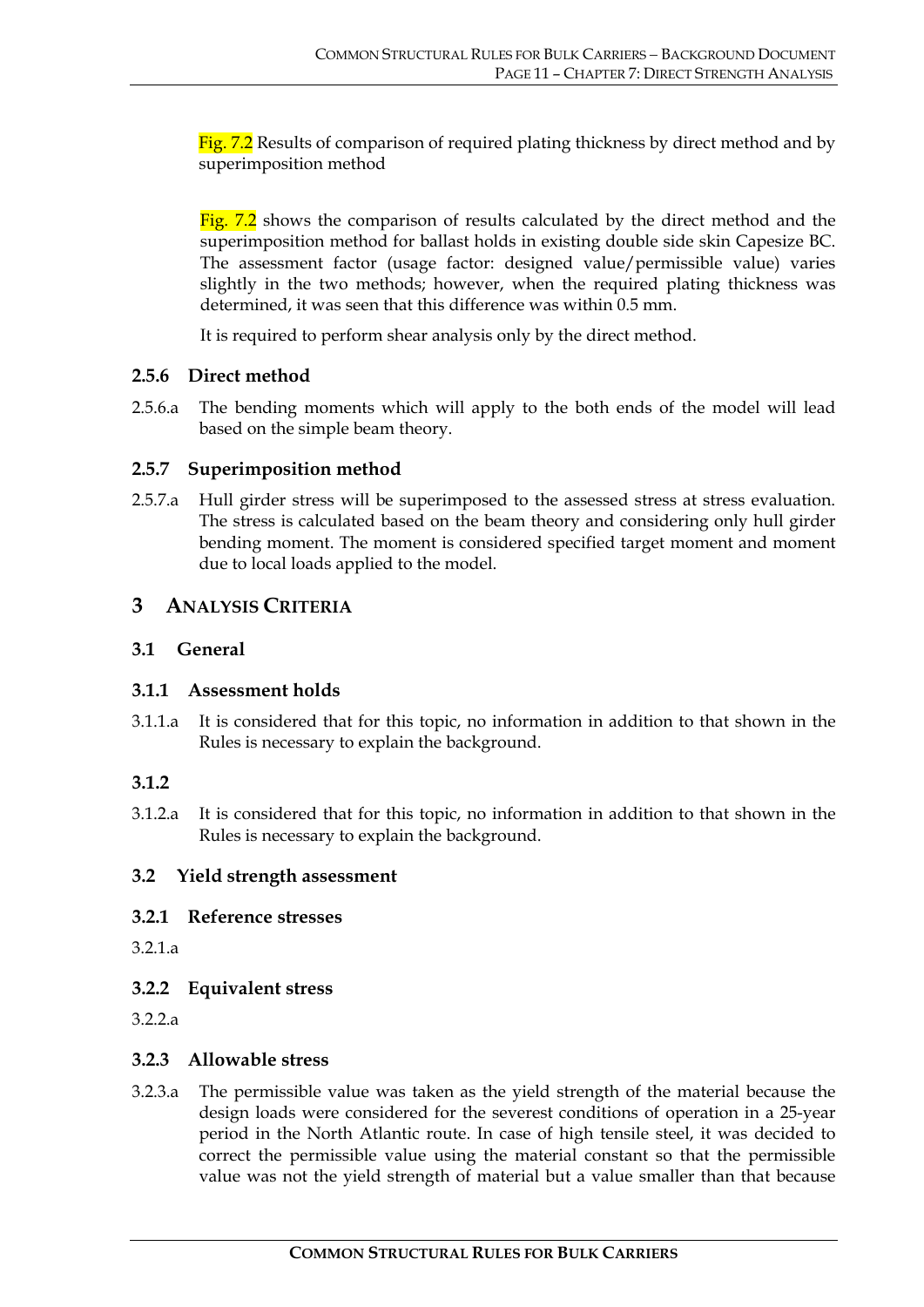the fatigue strength does not change for mild steel and because stress may increase with the increase in deformation.

The permissible value when anisotropic elements were used was set referring to the values of criteria of classification societies with experience of using the same elements.

#### **3.3 Buckling and ultimate strength assessment**

#### **3.3.1 General**

#### 3.3.1.a

#### **3.3.2 Stress of panel**

3.3.2.a The regulation for buckling and ultimate strength in Section 3 Chapter 6 applicable to the hold FEA results have been developed in the first place, as a regulation applicable to results of analysis by frame element model. In frame analysis, even if members corresponding to flanges, such as in the double bottom are continuous, the increase in stress due to the Poisson effect occurring from flange continuity is not included because the floor or girder has been modeled as a single frame.

On the other hand, in the CSR analysis method, stress increase due to the Poisson effect in FEA of plating elements is included. For this reason, the FEA method becomes more severe if the analysis results according to this chapter are applied asis to buckling and ultimate strength of Section 3, Chapter 6 if the same safety factor is used. It was therefore decided to use the criteria in Section 3, Chapter 6 after performing the correction of excluding the Poisson effect from the FEA results. The correction is to be limited only to cases where stress increases due to the Poisson effect. Therefore, it is applicable only when the two axial stresses in a panel are both compressive stresses.

#### **3.3.3 Boundary conditions**

#### 3.3.3.a

#### **3.4 Deflection of primary supporting members**

#### **3.4.1**

3.4.1.a According to this regulation, adequate rigidity can be given to the double bottom structure by restricting the depth in 6.1.3, Section 6, Chapter 3. However, it was decided to control the relative deflection of the double bottom according to the FEA results with the aim of confirming adequate rigidity from the results of hold analysis. Fig. 7.2 shows the relative deflection (δmax/li) of the double bottom structure obtained from analysis results based on CSR for conventional ships.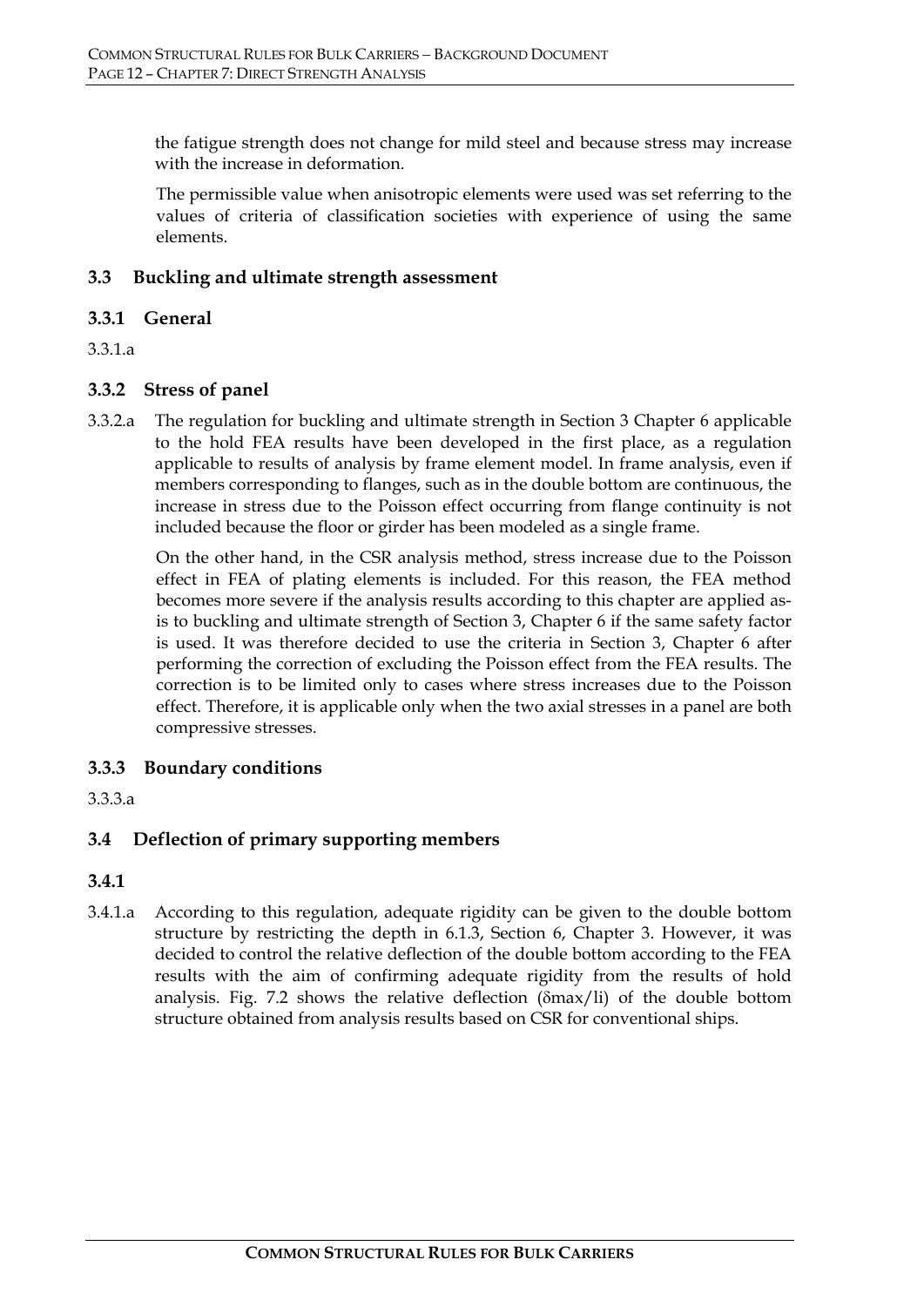

Fig. 7.2 Relative deflection of double bottom of existing ships according to common rules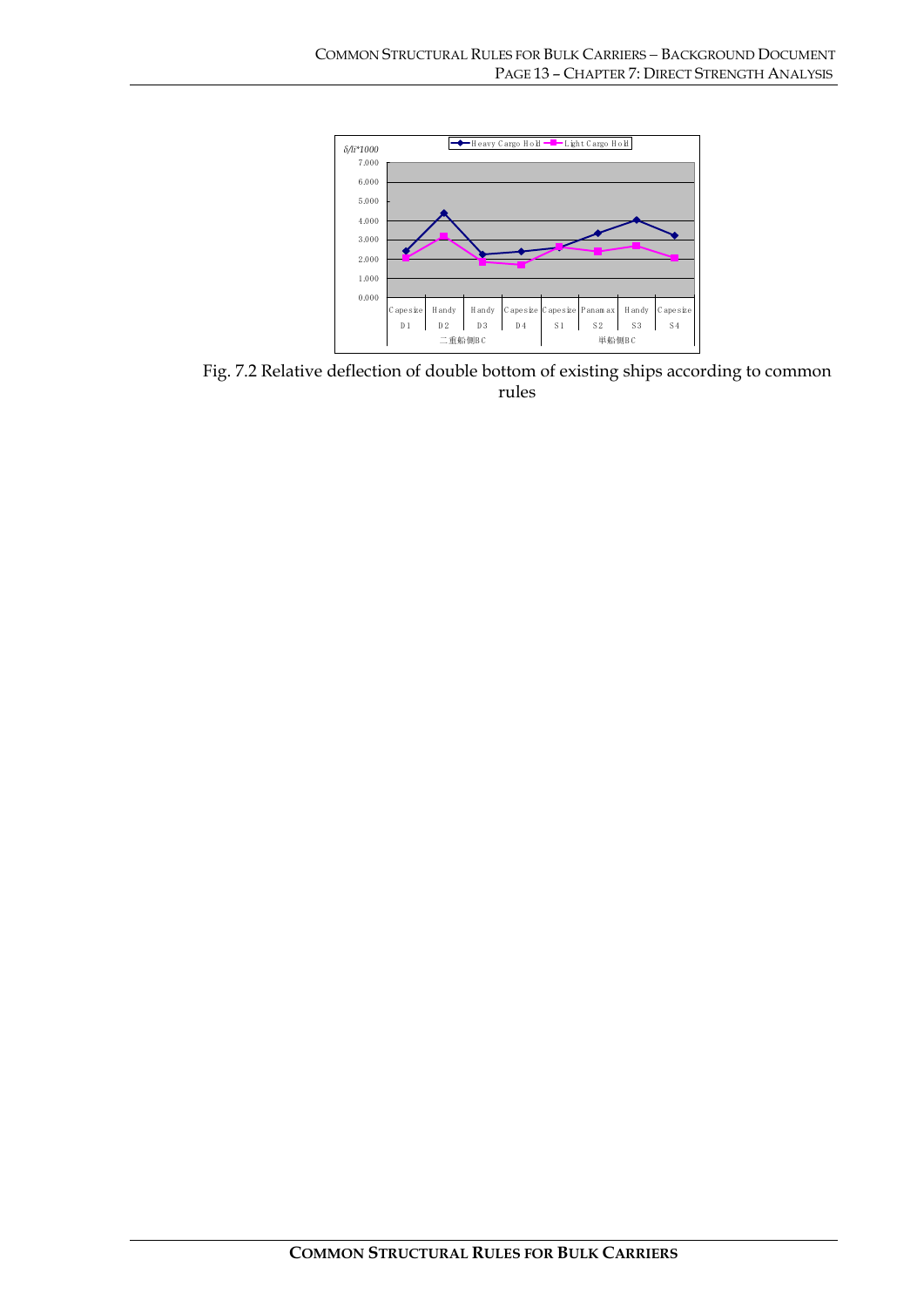# **SECTION 3 – DETAILED STRESS ASSESSMENT**

# **1 GENERAL**

### **1.1 Application**

# **1.1.1**

1.1.1.a The detailed analysis described in this section is implemented mainly to study the need for partial reinforcements.

# **2 ANALYSIS MODEL**

#### **2.1 Areas to be refined**

#### **2.1.1**

2.1.1.a The purpose of detailed analysis is to confirm the strength of cross section of primary support members. When the global hold analysis is carried out using isotropic element with longitudinally frame space size mesh, detailed FEA will be required for the higher stressed case only due to the mesh size relatively small.

#### **2.1.2**

2.1.2.a In case orthotropic elements used, detailed analysis according to the section is mandatory since mesh size is larger than isotropic elements.

#### **2.2 Refining method**

#### **2.2.1**

2.2.1.a It is considered that for this topic, no information in addition to that shown in the Rules is necessary to explain the background.

#### **2.3 Modeling**

#### **2.3.1 Element type**

2.3.1.a Orthotropic elements cannot be used due to detailed analysis.

#### **2.3.2 Mesh**

2.3.2.a It is considered that for this topic, no information in addition to that shown in the Rules is necessary to explain the background.

#### **2.4 Loading conditions**

#### **2.4.1**

2.4.1.a It is considered that for this topic, no information in addition to that shown in the Rules is necessary to explain the background.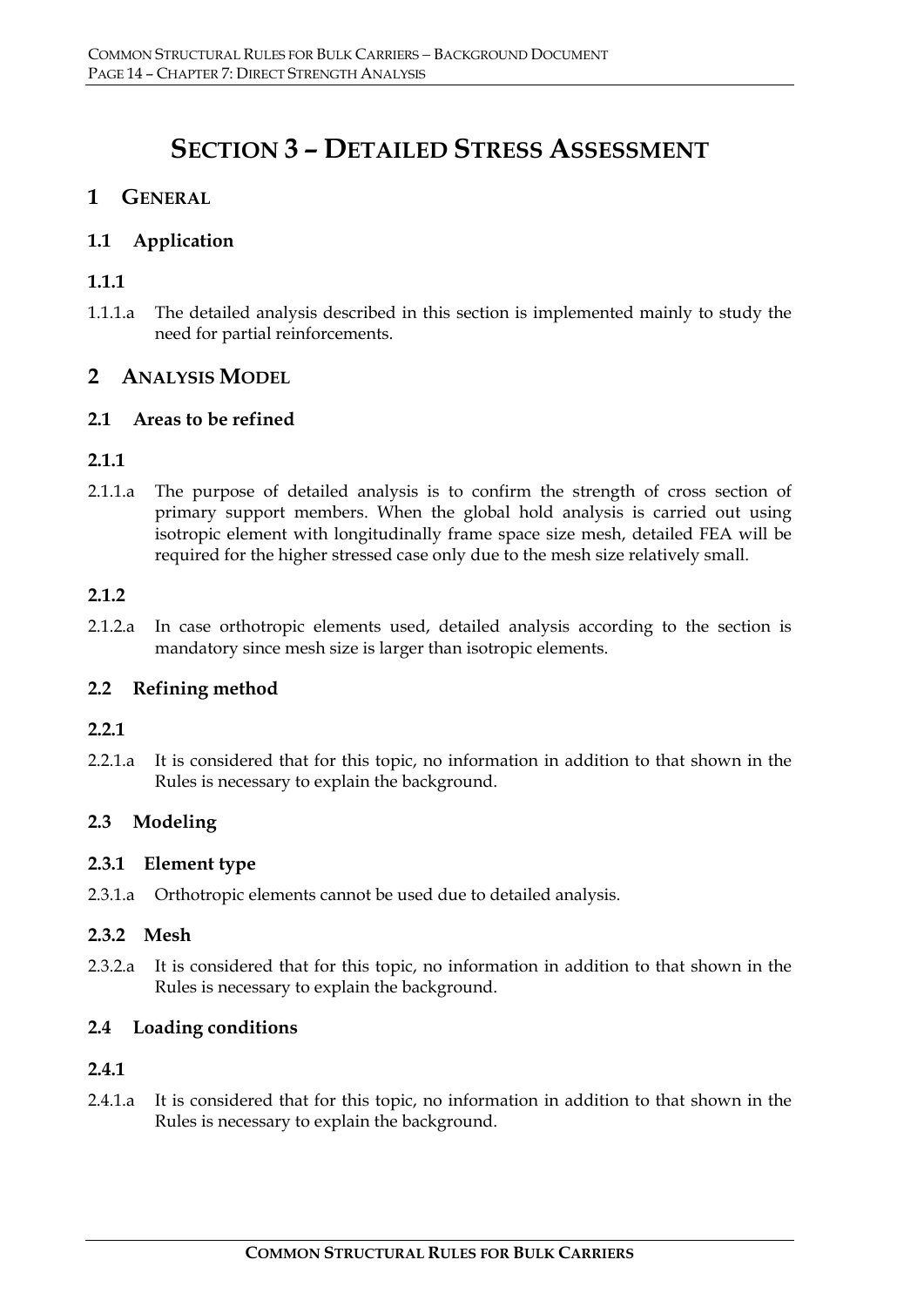#### **2.5 Boundary conditions**

#### **2.5.1**

2.5.1.a It is considered that for this topic, no information in addition to that shown in the Rules is necessary to explain the background.

#### **2.5.2**

2.5.2.a It is considered that for this topic, no information in addition to that shown in the Rules is necessary to explain the background.

#### **3 ANALYSIS CRITERIA**

#### **3.1 Allowable stress**

#### **3.1.1**

3.1.1.a Detailed stress assessment requires the use of meshes having sizes of about onefourth the longitudinal space in the overall assessment analysis of cargo holds. The results of actual detailed assessment of trial ships showed that the stress in the fine mesh parts was about 1.2 times the stress in coarse mesh analysis. Thus, the permissible stress for mild steel was specified as 1.2 times 235 N/mm2, that is, 280 N/mm2.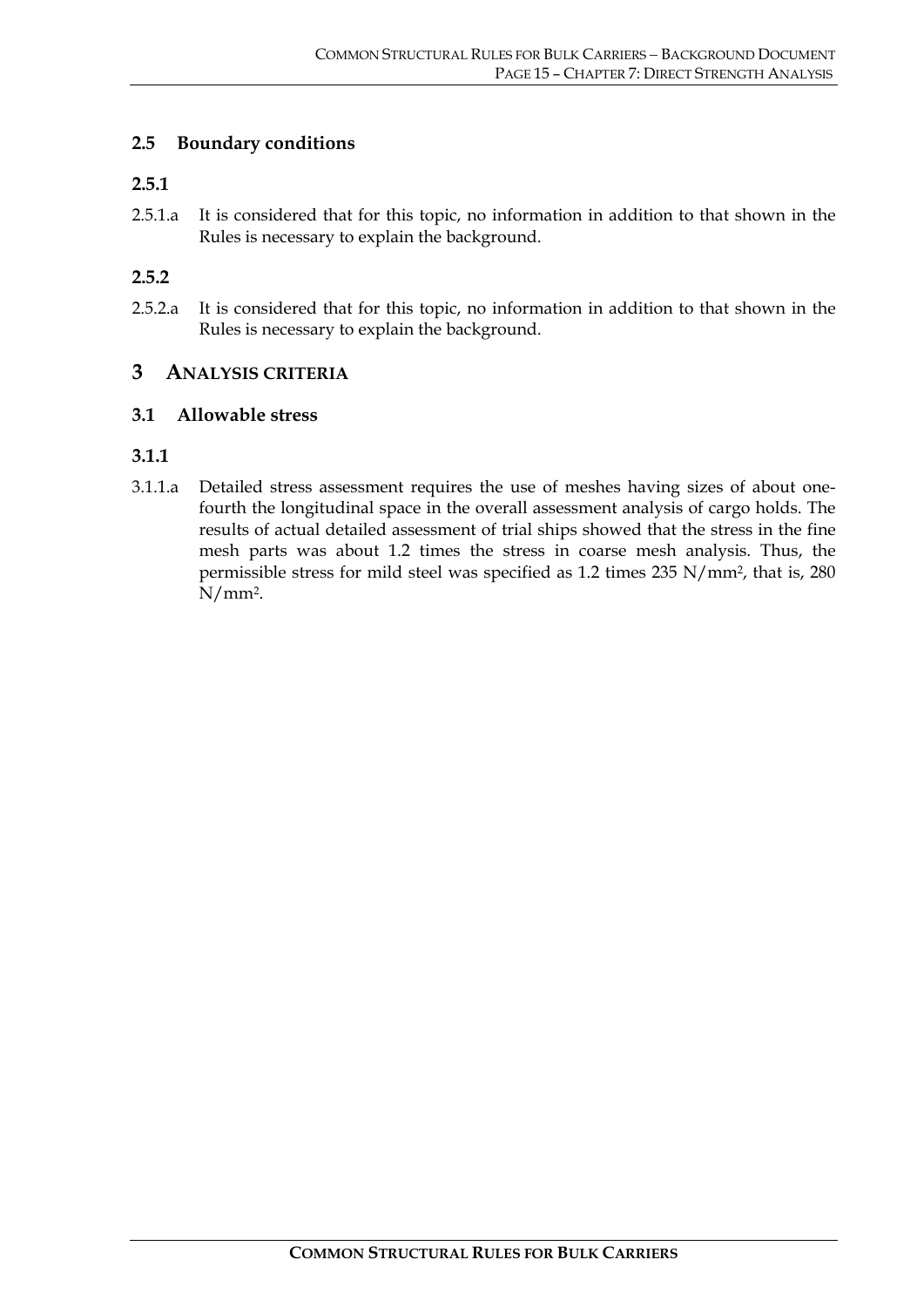# **SECTION 4 – HOT SPOT STRESS ANALYSIS FOR FATIGUE STRENGTH ASSESSMENT**

# **1 GENERAL**

# **1.1 Application**

# **1.1.1**

1.1.1.a Very fine mesh analysis is performed to evaluate directly the hot spot stress for fatigue strength assessment.

# **1.1.2**

1.1.2.a Standard loading conditions to be considered in fatigue strength assessment is referred to Appendix 3, Chapter 4 of the Rules.

# **2 ANALYSIS MODEL**

#### **2.1 Modeling**

#### **2.1.1**

2.1.1.a Since it is necessary to assess hot spot stress which represents the stress concentration due to structural discontinuity for the fatigue assessment, it is preferable to evaluate hot spot stress by the model where a very fine mesh is mounted in the global cargo hold model.

#### **2.1.2**

2.1.2.a Since the stress concentration due to structural discontinuity depends on the surrounding structural arrangements, area where a very fine mesh is mounted is to be extended so that the effect of surrounding structural arrangements on stress concentration can be represented.

#### **2.1.3**

2.1.3.a Since the stress concentration due to structural discontinuity is remarkable in the local area, the size of very fine mesh is to be determined so that the behavior of stress concentration can be represented. The standard size of vary fine mesh is referred to the Guidance of IIW (Fatigue Design of Welded Joints and Components).

#### **2.2 Loading conditions**

#### **2.2.1**

2.2.1.a Referred to Appendix 3, Chapter 4 of the Rules.

#### **2.2.2**

2.2.2.a Referred probability level of the assessed stress response is determined so that the realistic stress can be assessed.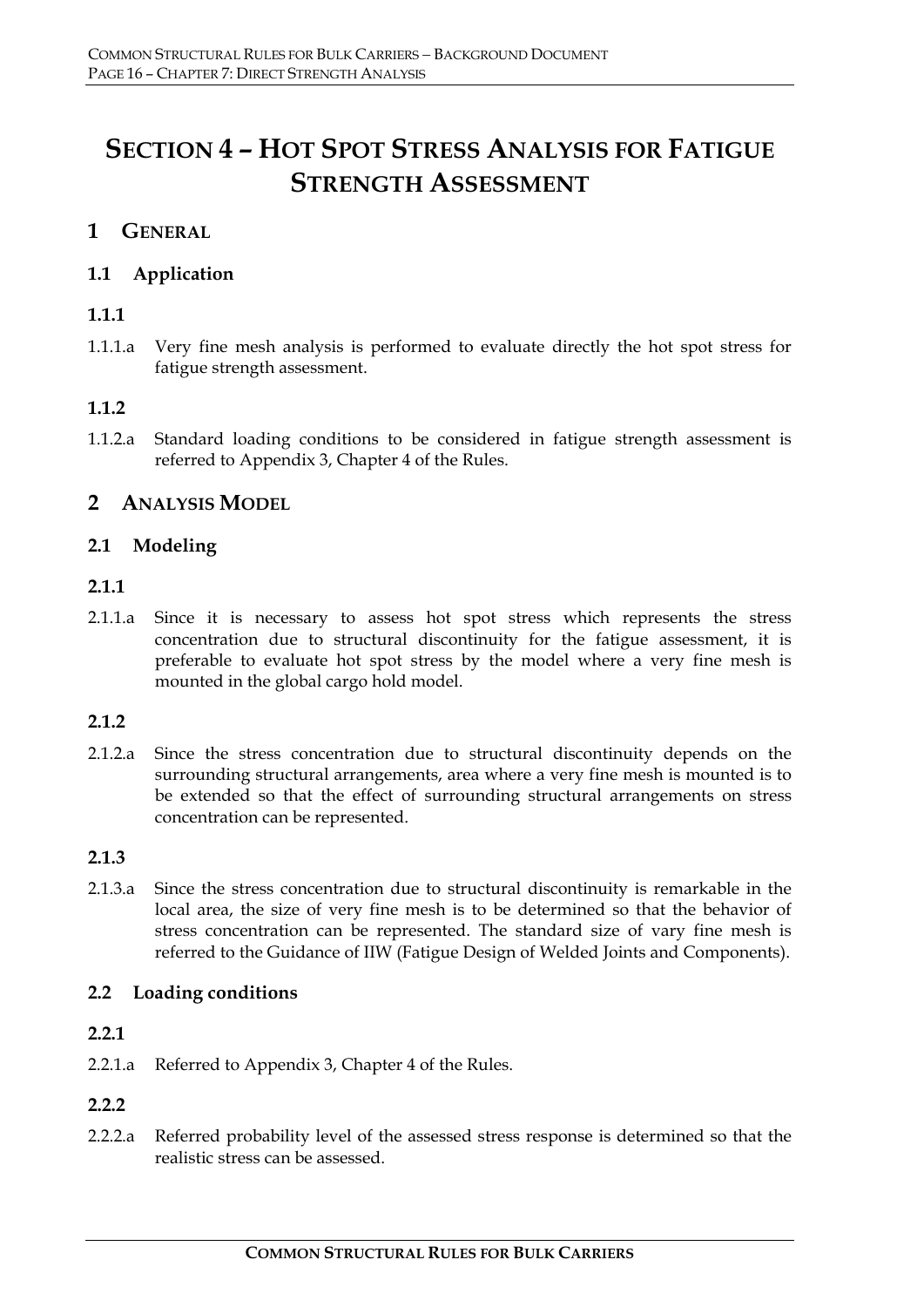#### **2.3 Boundary conditions**

#### **2.3.1**

2.3.1.a Refer to 2.3 of Section 2, Chapter 7.

# **3 HOT SPOT STRESS**

#### **3.1 Definition**

#### **3.1.1**

3.1.1.a Since most of the fatigue life is occupied by the crack initiation life, surface stress at a hot spot is to be assessed.

#### **3.1.2**

3.1.2.a Hot spot stress used in the fatigue assessment should include all of the load components. The hull girder stress is to be superimposed when the hot spot stress is assessed according to the superimposition method.

#### **3.2 Evaluation of hot spot stress**

#### **3.2.1**

3.2.1.a Hot spot stress is obtained using a linear extrapolation based on the stress located at 0.5 times and 1.5 times the plate thickness so that the effect of abrupt stress increase near the intersection of shell elements can be excluded.

#### **3.2.2**

3.2.2.a The hot spot stress is obtained linearly extrapolating the surface stress to the position of node of shell elements. In this case, especially in the case of right angle, evaluated stress tends to be overestimated. Degree of overestimation is mainly depending on the difference between the actual hot spot location and assumed location and the difference of surface stress gradient depending on the angle between two plates. Especially in the case of right angle, degree of overestimation is remarkable since a steep stress gradient is observed. Therefore, the correction factor for the hot spot stress evaluated by the shell elements FE analysis was examined based on the results of solid elements EF analysis.

#### **3.2.3**

3.2.3.a Stress evaluated by the shell element is generally represented by the stress at center of the element. When assessing the stress along free edge of non-welded area, these stresses evaluated by the shell element FEA are to be extrapolated to the evaluation point.

#### **3.3 Simplified method for the bilge hopper knuckle part**

#### **3.3.1**

3.3.1.a To assess hot spot stress, evaluation by multiplying the nominal stress with the stress concentration factor is an alternative method other than the evaluation according to the very fine FEA.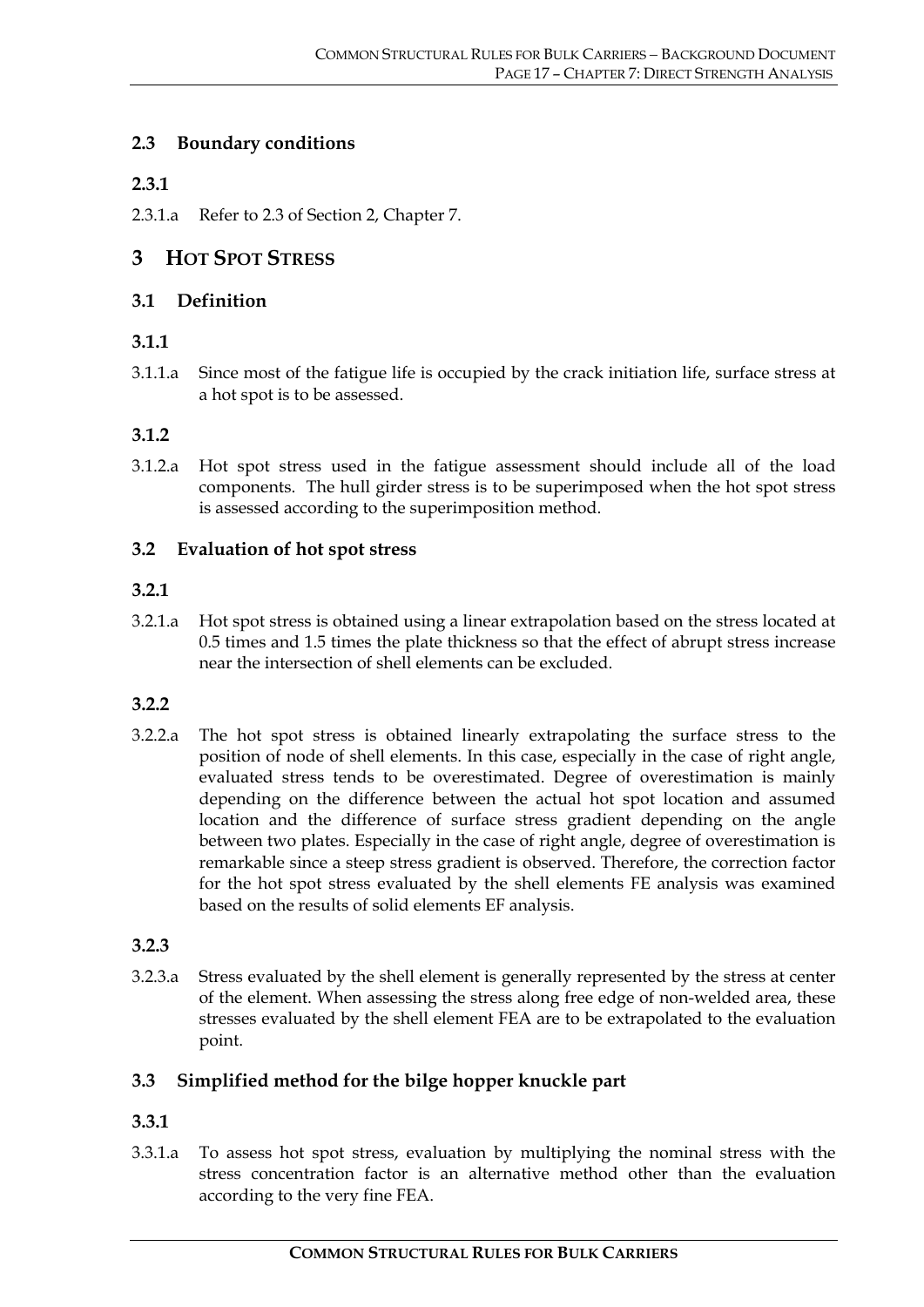3.3.1.b To assess hot spot stress, evaluation by multiplying the nominal stress with the stress concentration factor is an alternative method other than the evaluation according to the very fine FEA.

#### **3.3.2**

3.3.2.a In order to apply stress concentration factor, the nominal stress at hot spot location is necessary to define. The definition of nominal stress at hot spot location is defined according to the results of global hold FEA. Refer to the Section 2, Chapter 7.

#### **3.3.3**

- 3.3.3.a Stress concentration factors applicable to the hot spot at an intersection of plates such as the bilge knuckle structure, the lower stool structure etc., which are the typical structural details to be fatigue assessed, were examined based on the theoretical solution and the results of FEA.
- 3.3.3.b The geometrical stress concentration depends on the differences of structural details. The effects of some typical cases of structural detail on the degree of stress concentration were evaluated according to the results of FEA to introduce the correction factors depending on the difference of structural details.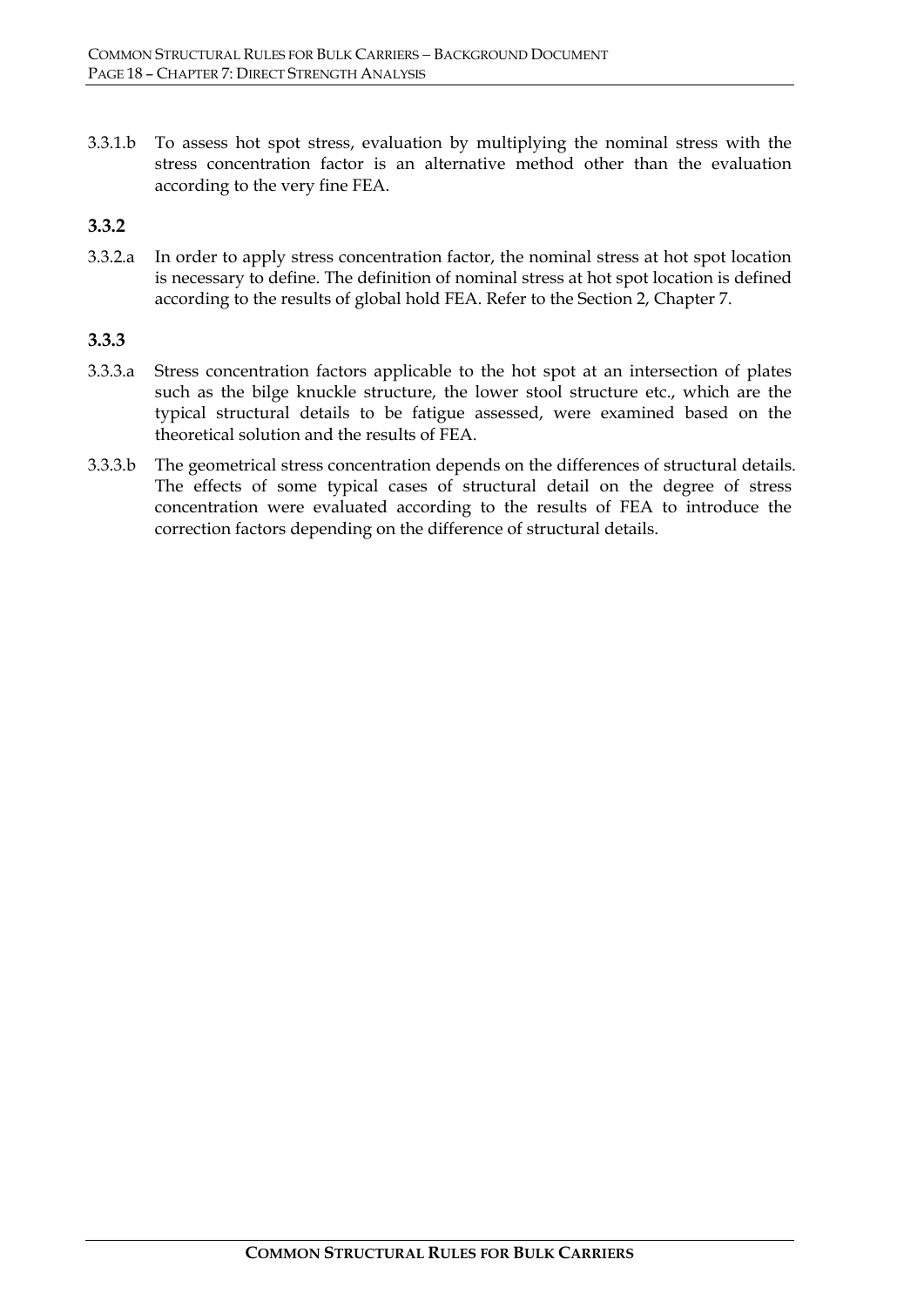# **APPENDIX 1 – LONGITUDINAL EXTENT OF THE FINITE ELEMENT MODELS**

# **1 LONGITUDINAL EXTENT**

**1.1**

**1.1.1**

1.1.1.a Refer to Chapter 7 Sec.2 2.1.

# **2 TYPICAL MESH**

**2.1**

# **2.1.1**

2.1.1.a It is considered that for this topic, no information in addition to that shown in the Rules is necessary to explain the background.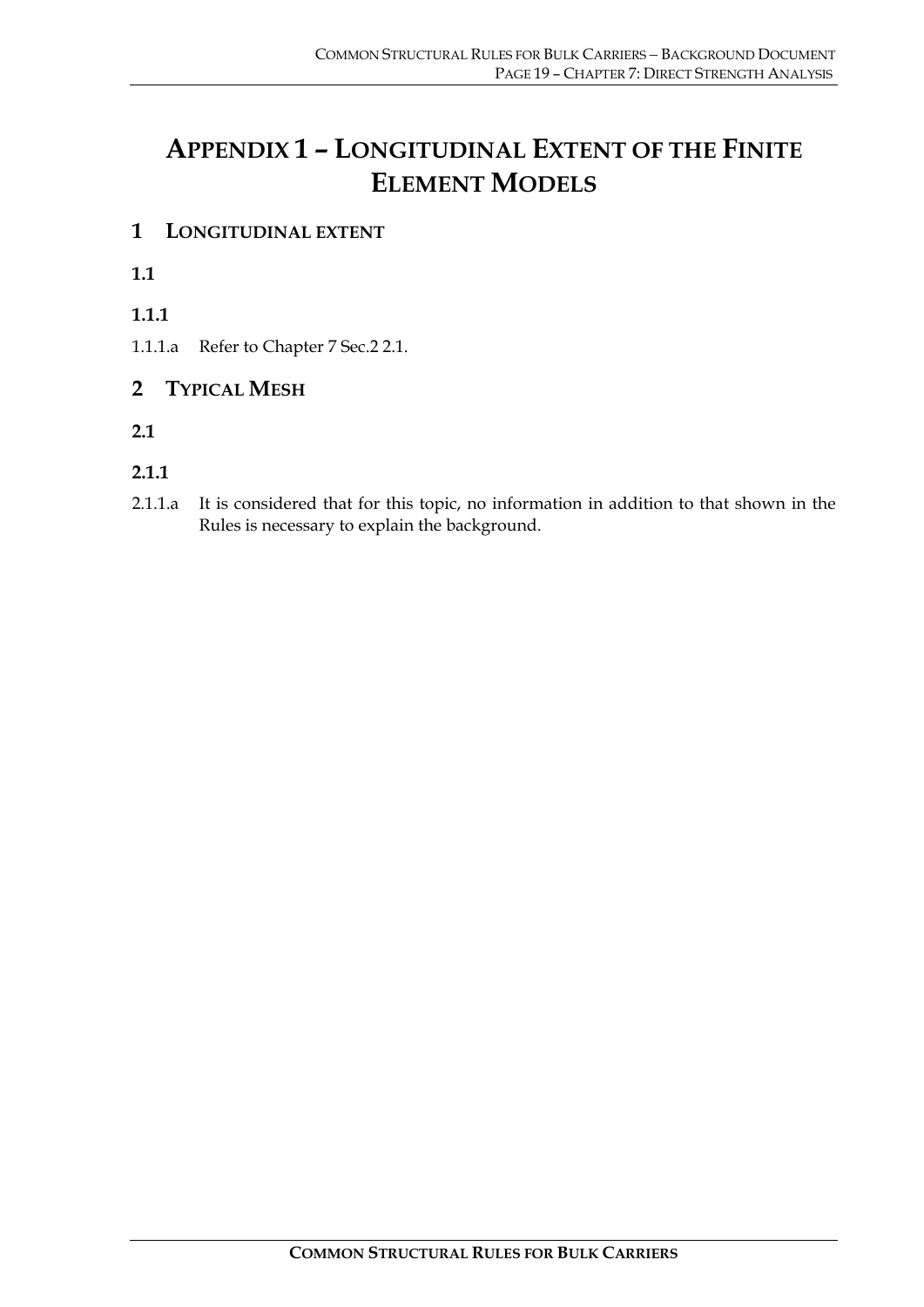# **APPENDIX 2 – DISPLACEMENT BASED BUCKLING ASSESSMENT IN FINITE ELEMENT ANALYSIS**

# **1 INTRODUCTION**

**1.1**

### **1.1.1**

Information obtained from a finite element calculation cannot always be used directly for buckling analyses, as the subdivision of the finite element does not necessarily account for the buckling demands. Appropriate stresses and edge stress ratios must be evaluated for the buckling panel.

# **2 DISPLACEMENT METHOD**

#### **2.1 General**

2.1.1.a In the FE-technique the stresses of a plane stress element is described by the displacements of the nodal points of that element. This leads to the idea to get the stresses of a buckling panel from the displacements of the corner nodes. The stresses in the buckling panel then can be evaluated for any location within the panel according to the shape function used. A suitable stress-displacement relationship is given in [PRZ] page 92.

With this stress information the buckling strength can be assessed as stated in Section 3, 3. "Buckling Criteria of Elementary Plate Panels".

Full numerical accuracy of displacements must be used, as the stresses result from differences of nodal displacements.

To obtain background information about finite Element techniques, reference is made to the following Literature:

[PRZ] J. S. Przemieniecki, "Theory of Matrix Structural Analysis", McGraw-Hill, Inc. 1968

[ZIE] O. C. Zienkiewicz, "The Finite Element Method", 3rd Edition, McGraw-Hill Book Company (UK) Ltd., 1977

[BAT] K. J. Bathe, "Finite Elemte Procedures ", Prentice Hall, 1995

#### **2.1.2 4-node and 8-node panels**

2.1.2.a The stresses obtained by the shape function of a 4-node plane stress element are only a coarse representation of the real stress distribution in a plate panel. It is considered to be sufficient, if the aspect ratio of the plate panel is not too big (i.e. less than 3) and the stress variation is moderate. In an 8-node panel the stress variation in longitudinal direction can be calculated more reliable.

#### **2.1.3 Calculation of nodal displacements**

2.1.3.a If a node of the buckling panel is located on the edge of a plane stress element, then its location can be described by:

$$
\vec{r} = (1 - \alpha)\vec{r}_i + \alpha\vec{r}_j \tag{a.1}
$$